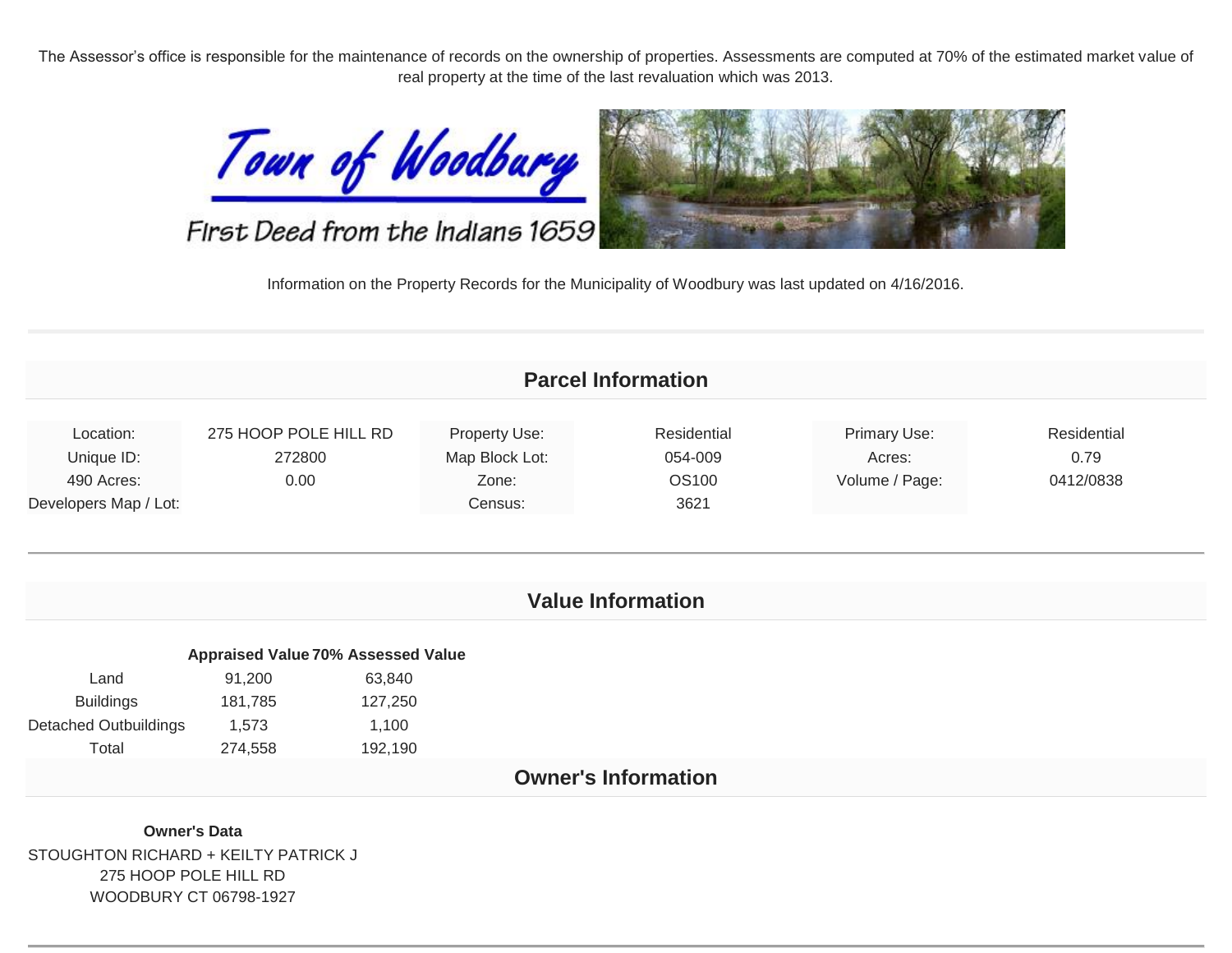## **Building 1**

|                                   |                  |                          |                  | 16<br>15 Deck-<br>38<br>$2sFR+$<br>22<br>14<br>6 |                |
|-----------------------------------|------------------|--------------------------|------------------|--------------------------------------------------|----------------|
| <b>Building Use:</b>              | Single Family    | Style:                   | Colonial         | Living Area:                                     | 1,832          |
| Stories:                          | 2.00             | Construction:            | Wood Frame       | Year Built:                                      | 2005           |
| <b>Total Rooms:</b>               | $\overline{2}$   | Bedrooms:                |                  | Full Baths:                                      | $\overline{2}$ |
| Half Baths:                       | $\overline{0}$   | Fireplaces:              | 0                | Heating:                                         | No Heat        |
| Fuel:                             | No Heat          | Cooling Percent:         | $0\%$            | <b>Basement Area:</b>                            | 916            |
| <b>Basement Finished</b><br>Area: | $\boldsymbol{0}$ | <b>Basement Garages:</b> | $\boldsymbol{0}$ | Roof Material:                                   | Arch Shingles  |
| Siding:                           | Wood Shingles    | Units:                   | One              |                                                  |                |

## **Special Features**

# **Attached Components**

**Type: Year Built: Area:** Wood Deck 2005 140